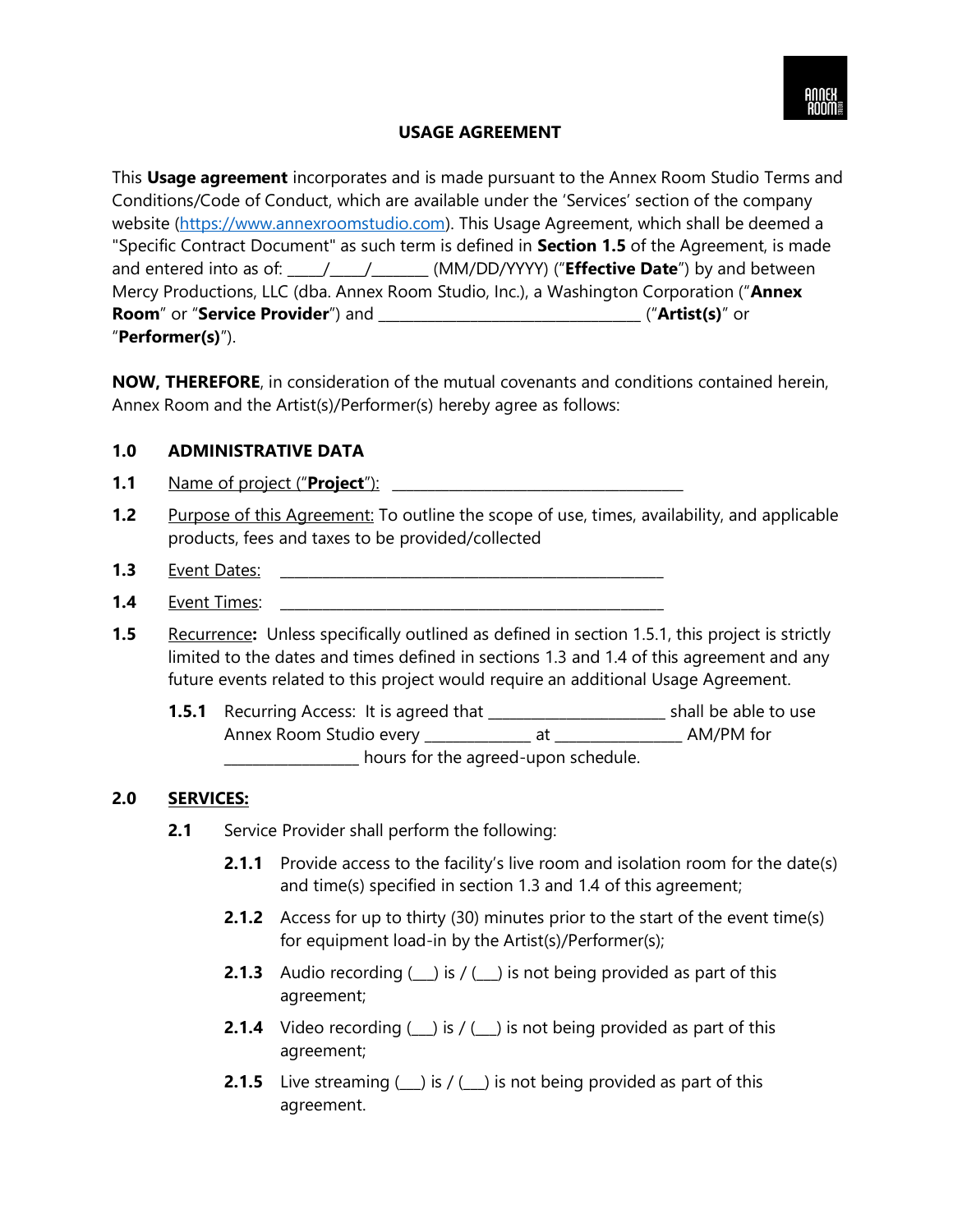

## **3.0 ARTIST/PERFORMER RESPONSIBILITIES**

- **3.1** The Artist/Performer is responsible for:
	- **3.1.1** Coordinating arrival and departure of all participants to maintain event times.
	- **3.1.2** Ensuring that all Artist(s)/Performer(s) abide by the Code of Conduct as described on [www.annexroomstudio.com](http://www.annexroomstudio.com/) at all times during the event times.
	- **3.1.3** Ensure that all Artist(s)/Performers(s) adhere to the strict no-smoking policy as outlined.
	- **3.1.4** Providing deposits/rental fees in accordance with section 4.1 and its subsections.
	- **3.1.5** Ensuring that any/all backline and rental equipment and materials are returned in the condition they were originally provided. Failure to do so may result in appropriate restoration/repair/cleaning fees as outlined under section 4.4
- **3.2 Strict No-Smoking Policy:** All areas inside the building and on the property are strictly non-smoking and cigarette, cigar, marijuana, or any other inhaled substance must be consumed off-property. This is not negotiable. Any Artist/Performer failing to adhere to this section will be subject to the smoking fees outlined in section 4.6 below, in addition to any cleaning fees, and risk not being eligible for future use of the facility.
- **3**.**3 COVID-19 Safety:** Artists/Performers must observe the following guidelines:
	- **3.3.1** Mask use in accordance with Federal, State and Local Health Authority guidelines when interacting with staff. Masks are highly recommended throughout your event(s). If you are within your own social bubble and feel comfortable not using masks during your event time, our staff will remain in the control room while you are not masked and will wait 5 minutes post-mask application before assisting.
	- **3.3.2** All Artists/Performers will be subjected to a temperature check (via infrared thermometer) upon entering Annex Room Studio. Anyone registering an elevated body temperature will be restricted from entry.
	- **3.3.3** All Artists/Performers must wash hands in the entry room sink after passing the body temperature screening prior to entering the performance rooms.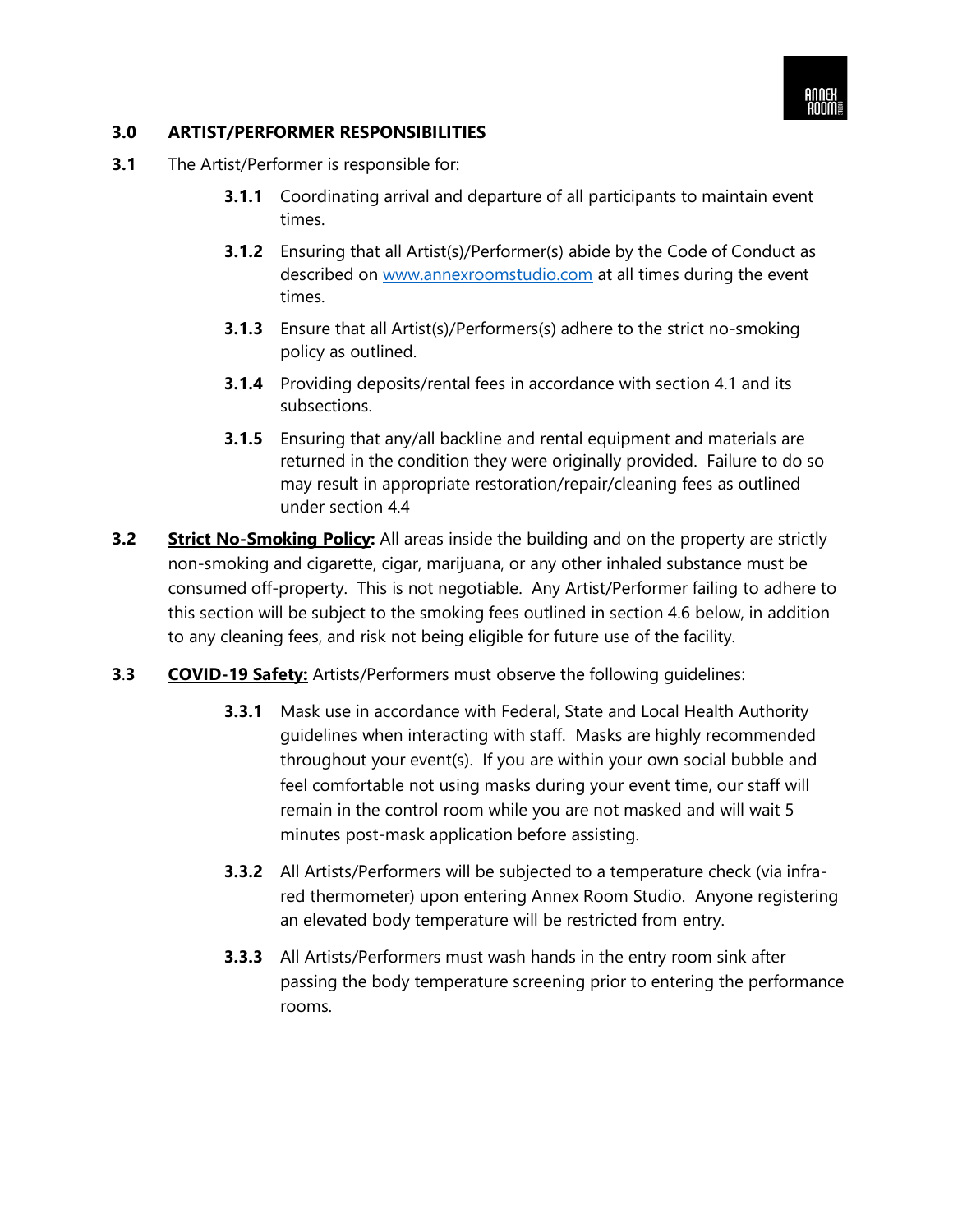

#### **4.0 SERVICE FEE SCHEDULE**

| <b>DELIVERABLE</b>                                                                                                                                                                                                                                                                                   | <b>Hourly Rate</b> | <b>Daily Rate</b>           | <b>Recurring Rate</b>                                                                   |  |
|------------------------------------------------------------------------------------------------------------------------------------------------------------------------------------------------------------------------------------------------------------------------------------------------------|--------------------|-----------------------------|-----------------------------------------------------------------------------------------|--|
| Rehearsal Space Use                                                                                                                                                                                                                                                                                  | \$55.00/hr.*       | \$350.00*                   | \$250.00/month for<br>1 weekly 6 hr. slot<br>\$500.00/month for<br>2 weekly 6 hr. slots |  |
| Rehearsal Space Use w/ Audio Recording                                                                                                                                                                                                                                                               | \$65.00/hr.*       | \$450.00*                   | Added as hourly<br>rate for sessions<br>recorded*                                       |  |
| Rehearsal Space Use w/ Audio & Video<br>Recording                                                                                                                                                                                                                                                    | \$80.00/hr.*       | \$500.00*                   | Added as hourly<br>rate for sessions<br>recorded*                                       |  |
| Livestreaming (w/ Livestream Capture)                                                                                                                                                                                                                                                                | N/A                | \$300.00 for<br>6-hour slot | N/A                                                                                     |  |
| *-indicates state and local Sales Tax Rate of 10.325% will be added to service<br>- Hourly rates require a 3-hour minimum booking<br>- All amounts listed are for USD (no exchange rate offered)<br>- Daily rates cover 10am to 10pm on the event day(s), with 30 min. pre- and post-for load in/out |                    |                             |                                                                                         |  |

**4.1** Services shall be contracted according to the fee schedule as outlined in table 4.1 below

- **4.2 Invoices**: Any and all fees collected by the Annex Room for services shall be accompanied by an invoice showing the services provided, charges and taxes for each. A copy will be provided to the designated Artist/Performer recipient and will also be retained for a period of seven (7) years by Annex Room Studio.
- **4.3 Remittance**: Payment of fees by Artist(s)/Performer(s) will be through Square in the case of credit/debit cards, Venmo or PayPal transfer, or by check made out to 'Mercy Productions, LLC'. **NO CASH WILL BE ACCEPTED FOR SERVICES AT ANY TIME.**
- **4.4 Deposits**: At the time of booking, 1/2 the anticipated invoice amount will be required to complete a reservation, using the remittance guidelines in section 4.3 above. This deposit is fully refundable up until 24 hours ahead of the scheduled event time, at which point it is no longer refundable. No exceptions will be made.
- **4**.**5 Damages**: Any costs incurred by Annex Room Studio due to an Artist/Performer failing to adhere to the guidelines set forth in the Code of Conduct or in section 3.1 above, shall be charged to the Artist/Performer at the rate of actual cost, including repairs or replacement of equipment, cleaning (beyond COVID-safety protocols), construction and any related cost of labor, time and materials reasonably attributed to the damage caused by the Artist/Performer.
- **4**.**6 Smoking**: In addition to the above damages section, Annex Room will assess an additional \$400.00 USD fee on any Artist/Performer that fails to observe our non-smoking policy as outlined in section 3.2 above.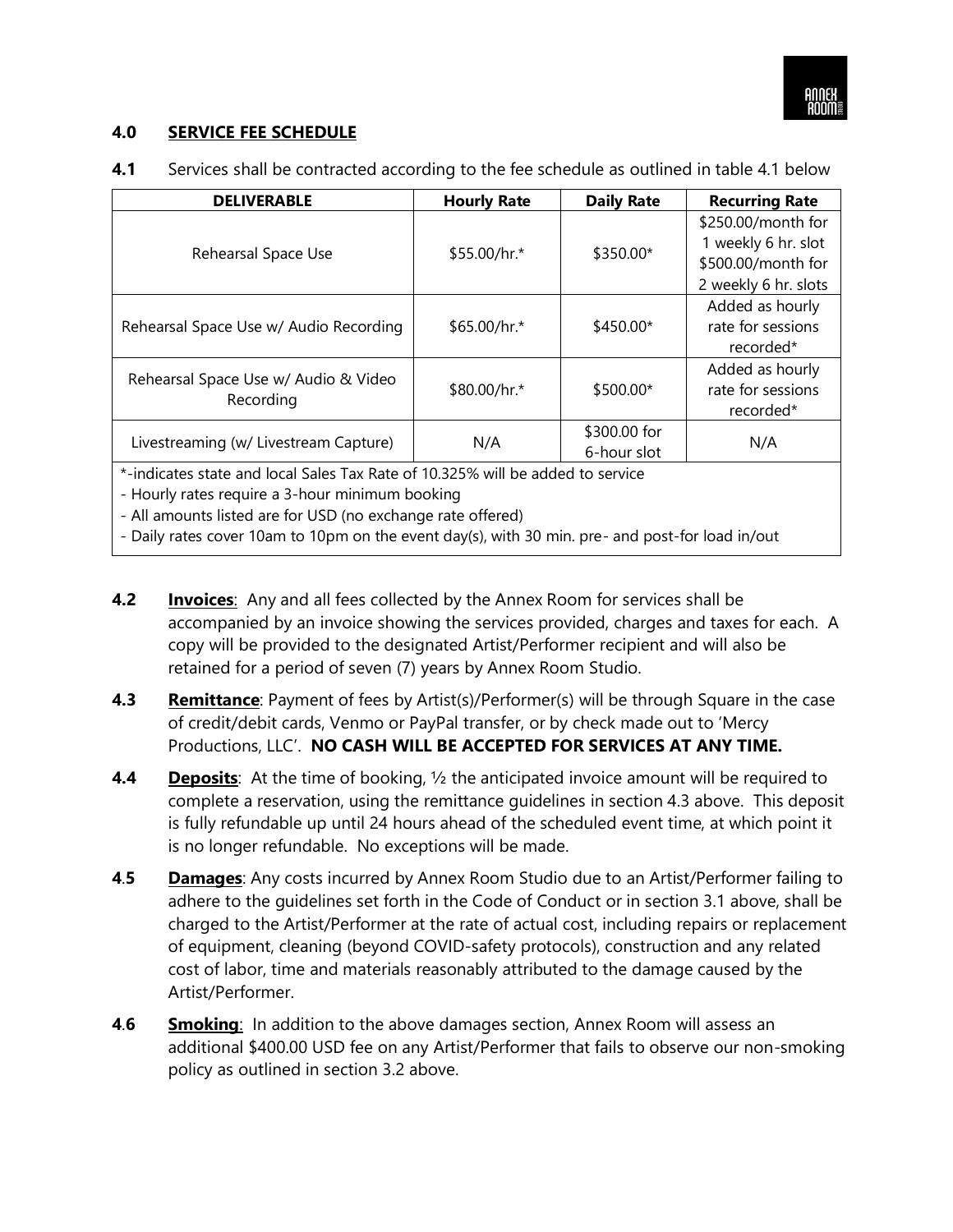

# **5.0 CONFLICT**

- **5.1** In the event of any conflict between the terms of this Agreement and the Annex Room Studios Terms and Conditions, the terms set forth in this Agreement shall control.
- **5.2** Both Annex Room and any Artist(s)/Performer(s), in order to avoid any Litigation by either party against the other, to enter into mutual arbitration though an independent mediator
	- **5.2.1.** Mediation services will be sought from: Dispute Resolution Center of King County, 4949 Sunnyside Ave N, Suite 520, Seattle, WA 98103. url: [www.kcdrc.org](http://www.kcdrc.org/) Phone: (206) 443-9603
	- **5.2.2.** Any costs of mediation will be shared equally between Annex Room Studio and the Artist(s)/Performer(s)
	- **5.2.3.** Judgement of the arbitration award may be entered into any court that has jurisdiction over the disputed matter. Costs of arbitration, including any counsel or legal fees, will be allocated by the arbitrator.
	- **5.3.3.** Annex Room need not participate in mediation or arbitration of a dispute unless the Artist(s)/Performer(s) has/have paid the fees called for by this lease, or has placed any unpaid fees in escrow with the agreed upon mediator or arbitrator.

# **- SIGNATURE LINE FOLLOWS ON NEXT PAGE -**